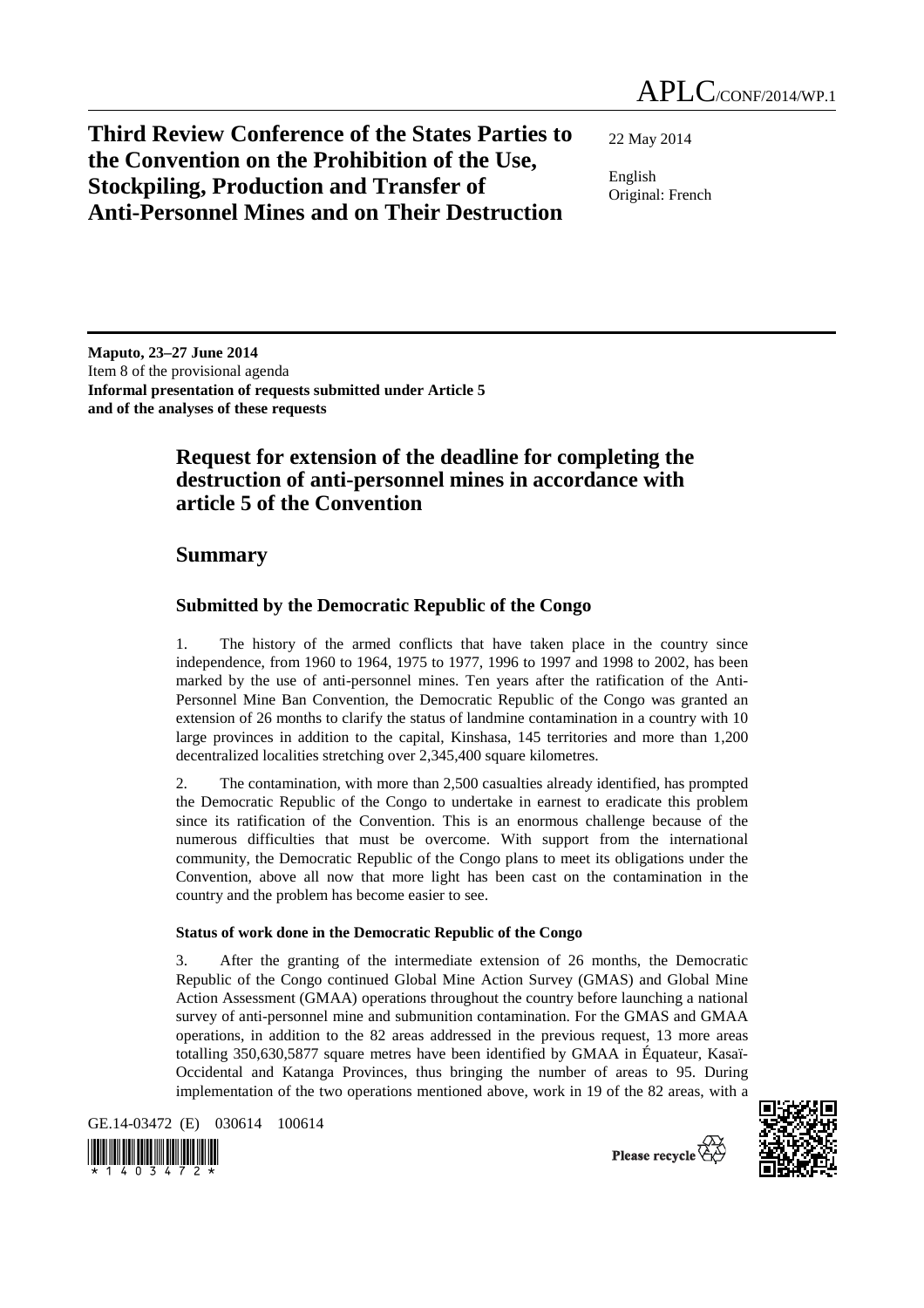surface of 7,903,465 square metres, was halted by GMAS. Between 2011 and October 2013, 162 mines were destroyed as part of mine clearance operations. The updated database thus currently has 76 areas identified through the work of GMAS and GMAA. During this period, the city of Kinshasa and Bandundu and Bas Congo Provinces were declared to be free of anti-personnel mines.

4. Regarding the national survey of anti-personnel mine contamination, a great deal of progress was made thanks to an intensive effort carried out over a seven-month period beginning on 1 May 2013 by international demining operators such as the Mines Advisory Group (MAG), Norwegian People's Aid (NPA), Handicap International (HI) and Dan Church Aid (DCA), and also by Congolese organizations such as the Red Cross of the Democratic Republic of the Congo, Action pour le développement intégré des communautés (Action for Comprehensive Community Development) (ADIC), Bureau des Actions de Développement et des Urgences (Development Action and Emergency Bureau) (BADU), Synergie des ONG de lutte contre les mines et les restes explosifs de guerres (NGO Synergy against Mines and Explosive Remnants of War) (SYLAM) and Afrique pour la lutte contre les mines antipersonnelle (Africa against Anti-Personnel Mines) (AFRILAM).

5. The national survey made it possible to identify 54 areas stretching over 411,050 square metres among 403 areas covered, by collecting opinions and data from some 6,431 persons in 142 meetings held in the country's provinces, districts and territories. Surveys were conducted in 390 villages in 8 provinces, 14 districts and 40 territories. During the survey, a total of 264 areas suspected of being dangerous were removed from the list.

6. At this stage the GMAS and GMAA results, combined with those of the national contamination survey, have identified 130 areas, with an estimated 1.8 million square metres, representing 76 mined areas with a total surface area of 1.4 million square metres and 54 areas with a surface of 411,050 square metres, spread over 8 of the country's 11 provinces (Équateur, Kasaï-Occidental, Kasaï-Oriental, Maniema, Nord-Kivu, Katanga, Orientale and Sud-Kivu). However, this does not take into consideration the territories of Aru and Dungu, in Orientale Province, which were not surveyed owing to security problems.

#### **Circumstances which prevent compliance within the time limit of 10 years**

7. The reasons why the Democratic Republic of the Congo was unable to meet its treaty obligations within the 10-year period set for 2 December 2012 are the following:

- An inaccurate idea of the nature of the contamination, owing to haphazard collection of information and a lack of appropriate assessment;
- Overestimation of the size of areas suspected of being mined;
- Unavailability or lack of maps of mined areas;
- Security problems and recurring armed conflict;
- Sheer size and complexity of the country: inaccessibility, vegetation, poor state of the roads, changing weather conditions, etc.;
- Prioritization, given the other humanitarian and security emergencies faced by the country;
- Insufficient funding;
- Lack of adequate training for surveys of mines and explosive remnants of war, or lack of surveying skills among the demining operators.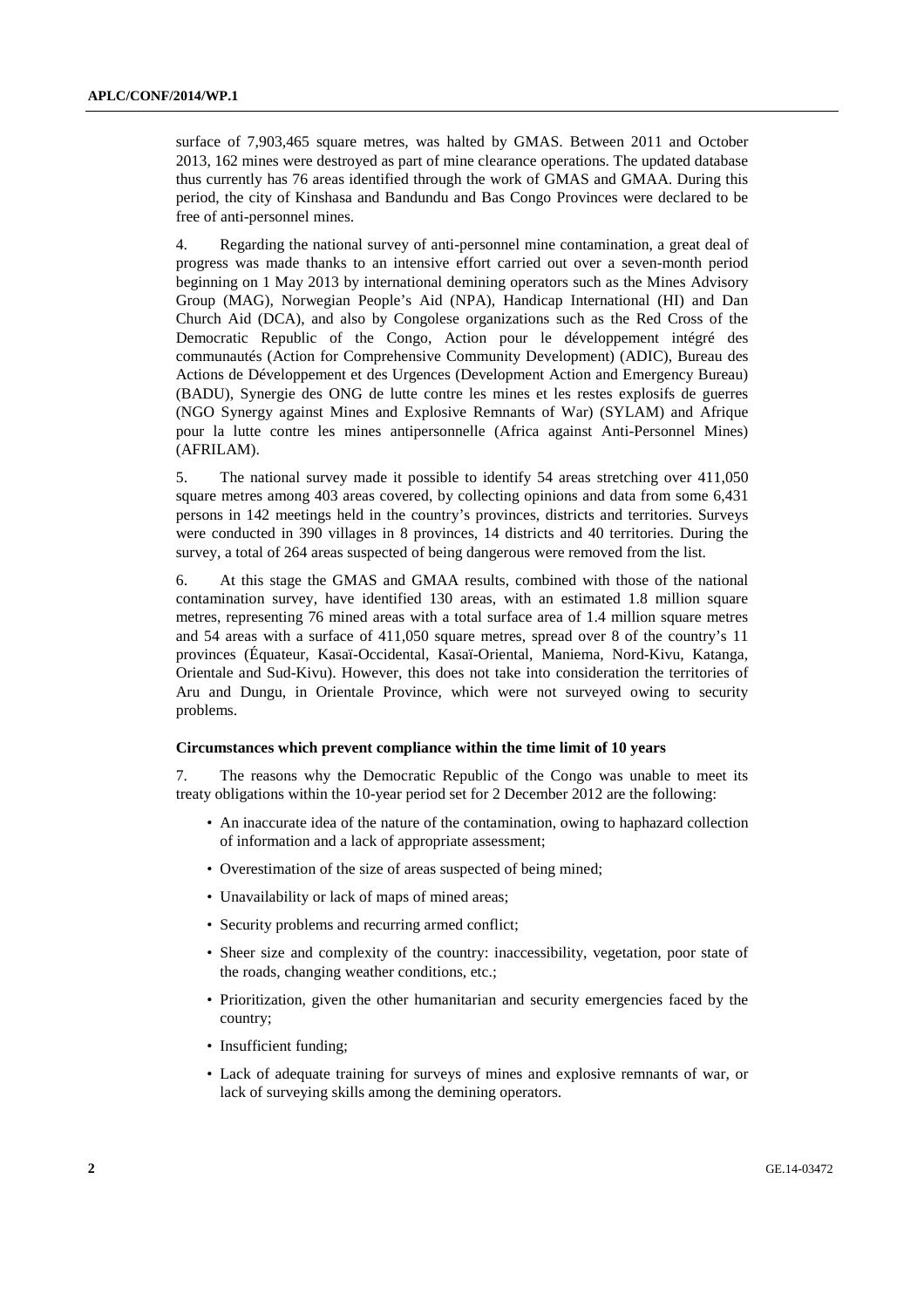#### **Proposed duration for the extension and reasons for the extension**

8. The Democratic Republic of the Congo requests an extension of six years, from 1 January 2015, the date planned for the end of the intermediate extension, until 31 December 2020, for the following reasons:

- To seek out and raise the funds required for the technical surveys and demining of 130 identified areas throughout the country;
- To seek out the technical and financial means to allow the country to finalize the assessment or survey in the territories of Aru and Dungu, in Orientale Province, and to carry out the mine clearance itself;
- To follow developments in the security situation (as mine clearance in some areas is dependent on operations carried out against armed groups by the Armed Forces of the Democratic Republic of the Congo);
- From the operational standpoint, based on the history of mine clearance work, and taking into consideration both the operational capacity and the financial resources earmarked for mine clearance between 2009 and 2013, maintaining the same capacity levels (same demining operators, working constantly at the same pace) and with the same available resources, it will take at least 47 months to complete the work, not counting deployment times and risks of delays owing to poor road conditions;
- To deal with unpredictable elements such as vegetation and weather patterns that, with the rains and floods, make it impossible to maintain a constant pace of mine clearance.

#### **Humanitarian, social, economic and environmental implications of the extension**

9. The humanitarian, social, economic and environmental implications are enormous and will have a major impact, especially in the north-eastern parts of Katanga, in Kisangani (Orientale Province), the areas around Dimbelenge and Dekese (Kasaï-Occidental Province), the northern part of Maniema Province and the south-eastern part of Équateur Province, where the confirmed presence of anti-personnel mines is still today a major obstacle to a resumption of agricultural and economic activities in the worst-affected communities. This has an adverse impact on food self-sufficiency and on gross domestic product. It thus contributes to worsening poverty and destitution in the affected communities.

10. The mines impact study has reported that a number of people are living with the daily threat of suspected or confirmed mine contamination in their immediate surroundings, resulting in blocked access to agriculture, housing and roads and tracks.

11. In addition to those thus affected, there are also refugees and displaced people. In partnership with the Office of the United Nations High Commissioner for Refugees (UNHCR), the Democratic Republic of the Congo is continuing to work on the question of the return of Congolese refugees currently living for example in the United Republic of Tanzania, Zambia, Burundi, the Republic of the Congo, the Central African Republic, Malawi and Uganda. It is also working to address the sensitive question of the many internally displaced people dispersed throughout the country, a large concentration of whom are in the east.

12. Additionally, over 2,500 victims of mines and explosive remnants of war have been identified throughout the country, and for the most part they have never received appropriate assistance. The outlook for their dependents, and also for those victims in inaccessible or remote areas of the country who are still to be identified, remains grim.